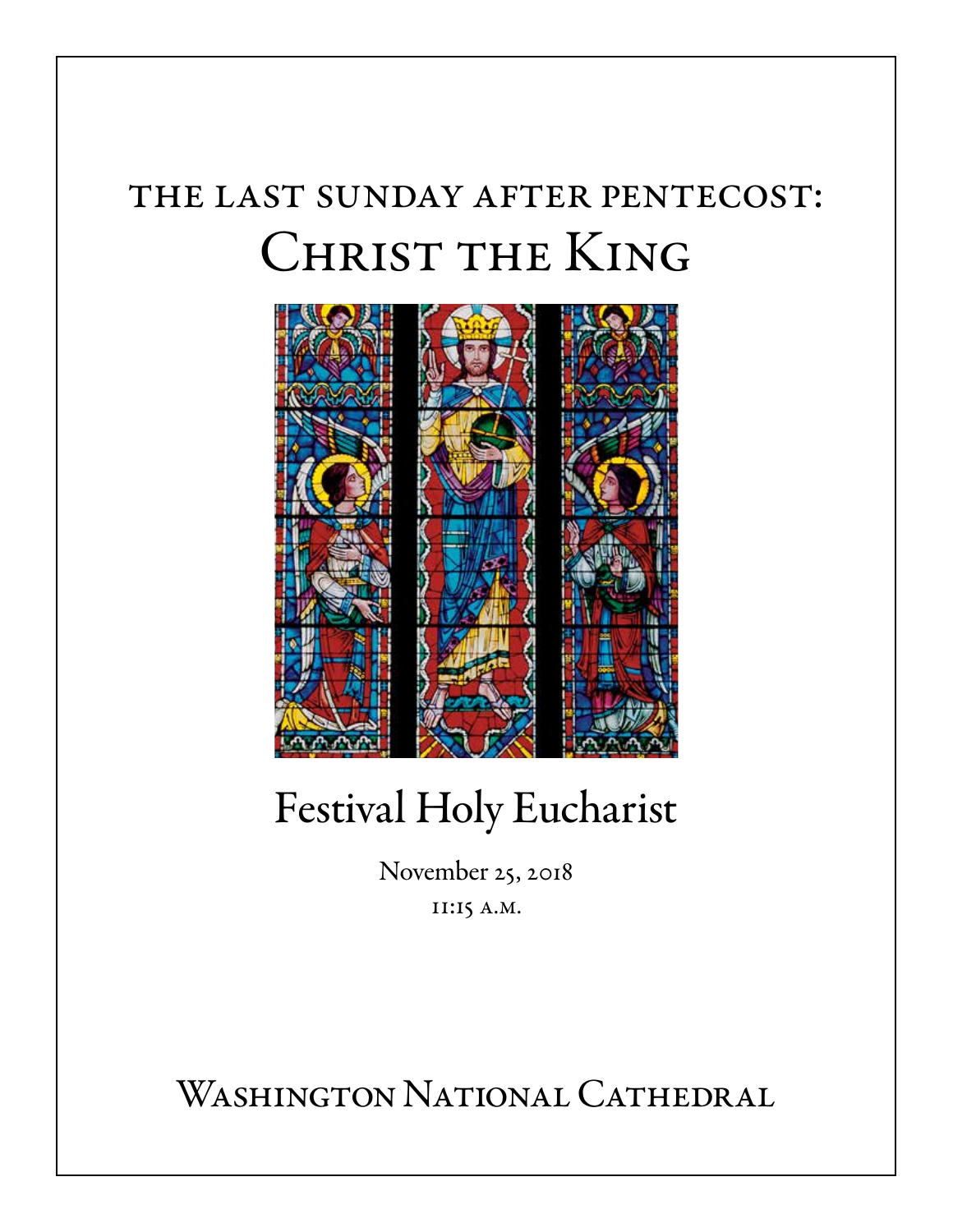#### about christ the king

Today marks the end of the long season after the Day of Pentecost and the last Sunday of the Church's liturgical calendar. Known as Christ the King Sunday, it celebrates the all-embracing authority of Christ as Lord of all things, for in Christ all things began and in Christ all things will be fulfilled. We now find ourselves on the threshold of Advent, the season of hope for Christ's return.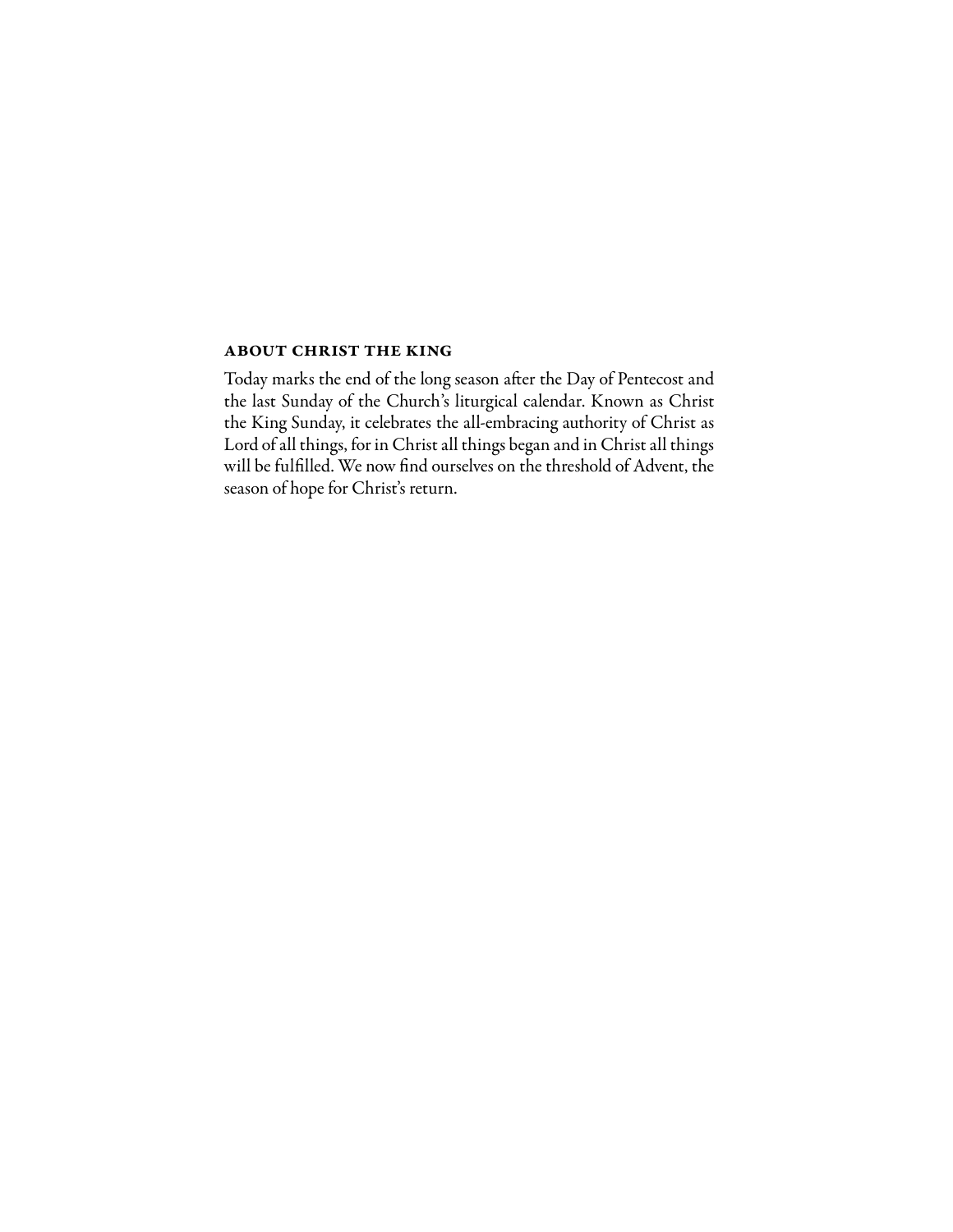*The people's responses are in* bold.

# The Entrance Rite

#### carillon prelude

*Crown him with many crowns Diademata;* arr. Edward M. Nassor (b. 1957)

#### organ prelude

#### **INTROIT**

*Sung in Latin.* Sing to the Lord, sing a new song. Praise him with the saintly congregation. Let Israel rejoice in him, And let the children of Zion rejoice and be glad in their King.

*(Para. Psalm 148)*

*The people stand as able.*

#### processional hymn • 494

*Crown him with many crowns Diademata*

#### the opening acclamation

Blessed be God: Father, Son and Holy Spirit. And blessed be God's kingdom, now and forever.

#### the collect for purity

Almighty God, to you all hearts are open, all desires known, and from you no secrets are hid: Cleanse the thoughts of our hearts by the inspiration of your Holy Spirit, that we may perfectly love you, and worthily magnify your holy Name; through Christ our Lord. Amen.

*Cantabile* Cesar-Auguste Franck (1822-1890) *Pièce heroïque* C.-A. Franck

*Cantate Domino* Giuseppe Ottavio Pitoni (1657-1743)

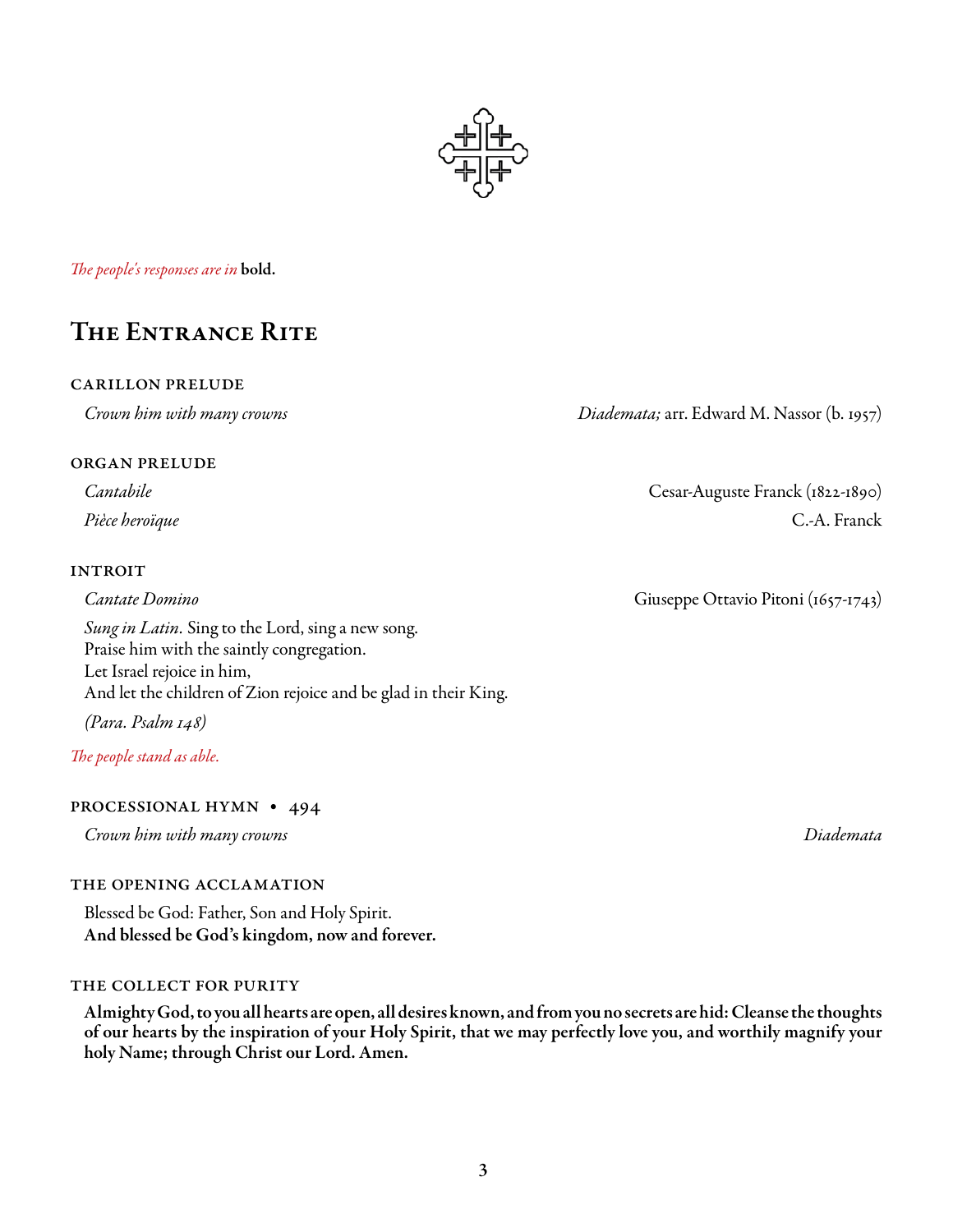GLORIA IN EXCELSIS DEO Robert Powell (b. 1932)



## The Word of God

#### the collect for the feast of christ the king

The Lord be with you. And also with you. Let us pray.

Almighty and everlasting God, whose will it is to restore all things in your well-beloved Son, the King of kings and Lord of lords: Mercifully grant that the peoples of the earth, divided and enslaved by sin, may be freed and brought together under his most gracious rule; who lives and reigns with you and the Holy Spirit, one God, now and for ever. Amen.

*The people are seated.*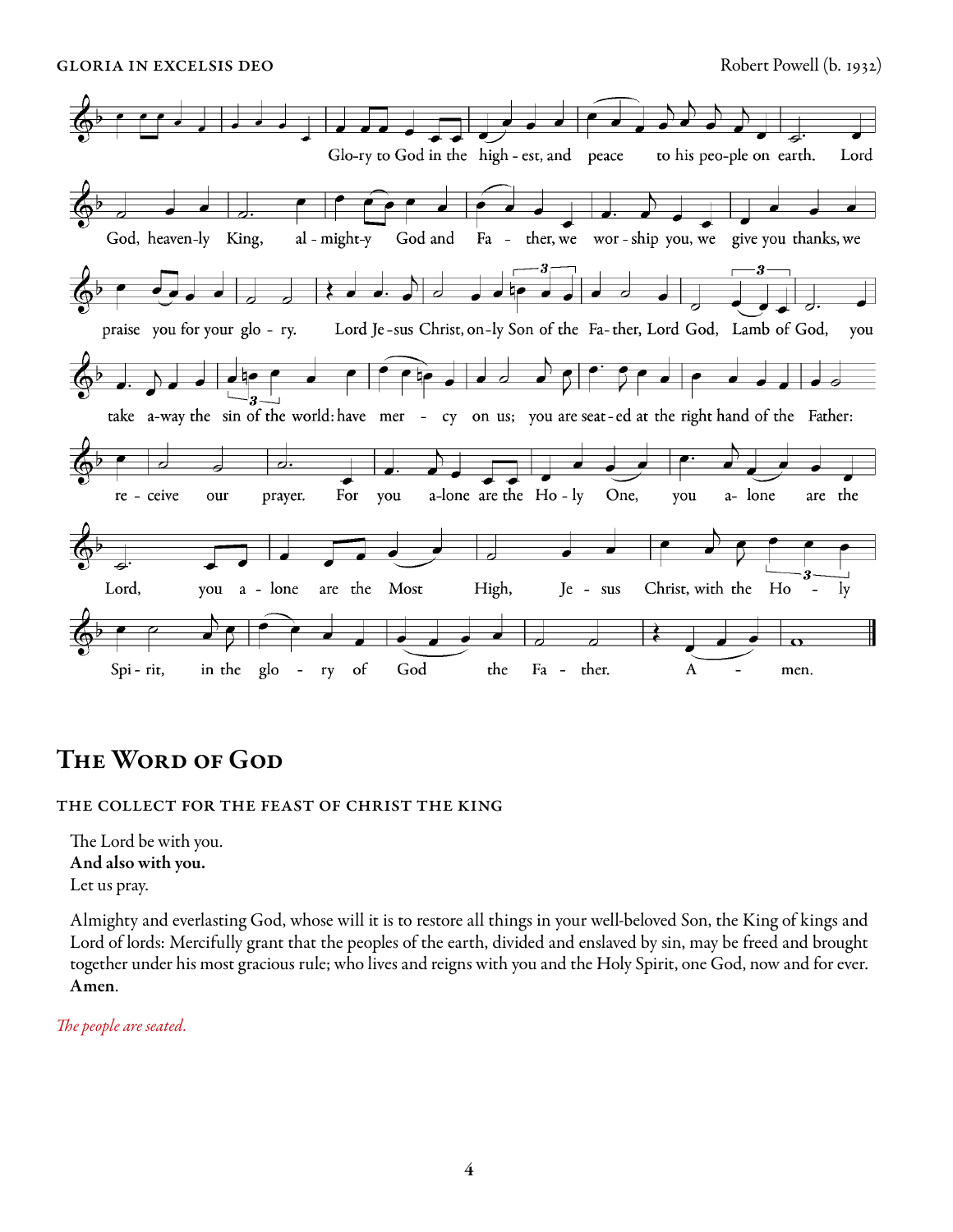#### THE FIRST READING Daniel 7:9-10, 13-14

As I watched, thrones were set in place, and an Ancient One took his throne, his clothing was white as snow, and the hair of his head like pure wool; his throne was fiery flames, and its wheels were burning fire. A stream of fire issued and flowed out from his presence. A thousand thousands served him, and ten thousand times ten thousand stood attending him. The court sat in judgment, and the books were opened. As I watched in the night visions, I saw one like a human being coming with the clouds of heaven. And he came to the Ancient One and was presented before him. To him was given dominion and glory and kingship, that all peoples, nations, and languages should serve him. His dominion is an everlasting dominion that shall not pass away, and his kingship is one that shall never be destroyed.

The Word of the Lord. Thanks be to God.

psalm 93 chant: George Elvey (1816-1893)

 *The antiphon is sung by the choir; then all repeat.* 



#### *All repeat the antiphon.*

#### THE SECOND READING REVERSION CONTROL IS A REVERSE REVERSION 1:4b-8

Grace to you and peace from him who is and who was and who is to come, and from the seven spirits who are before his throne, and from Jesus Christ, the faithful witness, the firstborn of the dead, and the ruler of the kings of the earth. To him who loves us and freed us from our sins by his blood, and made us to be a kingdom, priests serving his God and Father, to him be glory and dominion forever and ever. Amen. Look! He is coming with the clouds; every eye will see him, even those who pierced him; and on his account all the tribes of the earth will wail. So it is to be. Amen. "I am the Alpha and the Omega," says the Lord God, who is and who was and who is to come, the Almighty.

The Word of the Lord. Thanks be to God.

*The people stand as able.*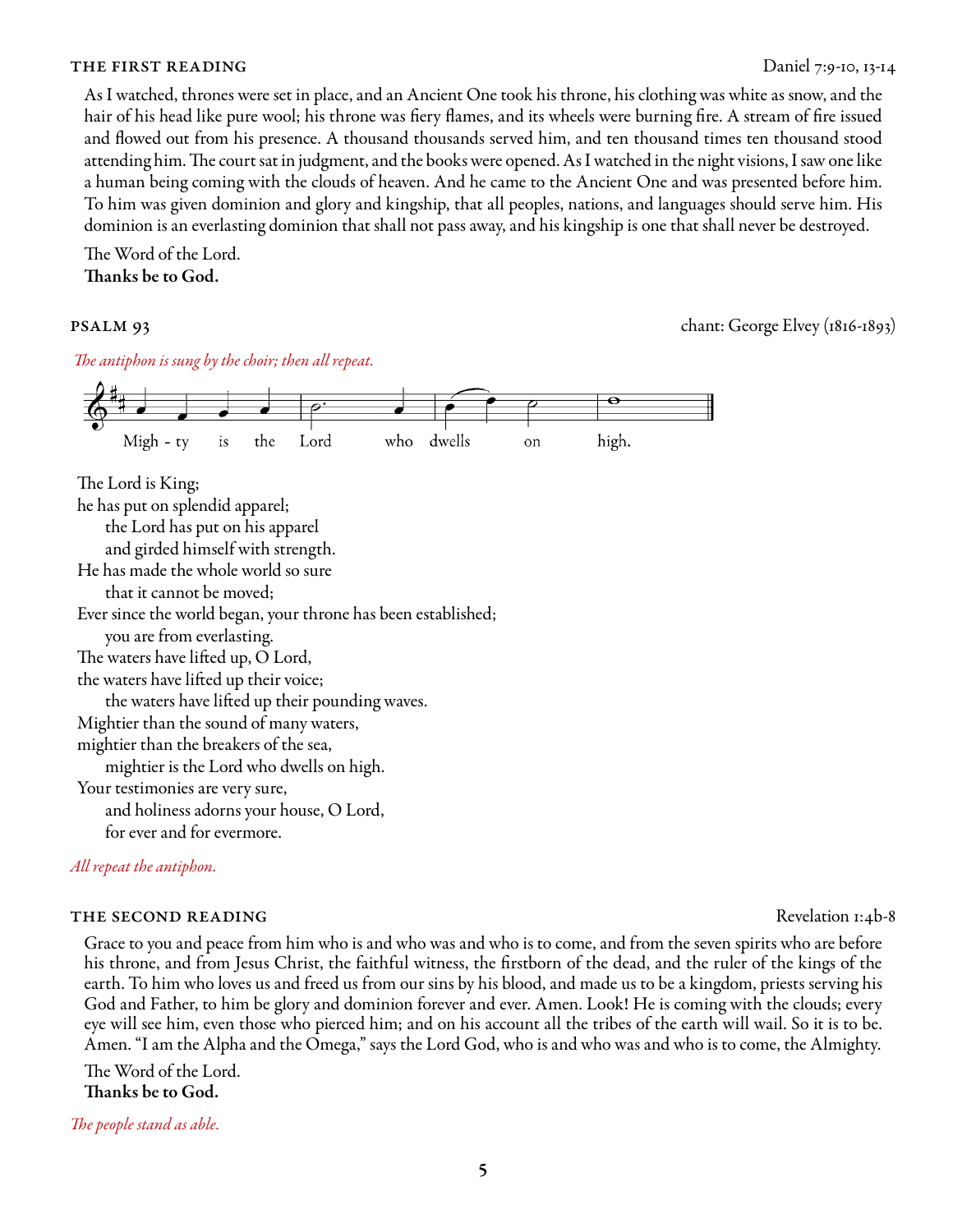#### hymn at the sequence • 495

*Hail, thou once despised Jesus! In Babilone*

#### THE HOLY GOSPEL John 18:33-37

The Holy Gospel of our Lord Jesus Christ according to John. Glory to you, Lord Christ.

Pilate entered the headquarters again, summoned Jesus, and asked him, "Are you the King of the Jews?" Jesus answered, "Do you ask this on your own, or did others tell you about me?" Pilate replied, "I am not a Jew, am I? Your own nation and the chief priests have handed you over to me. What have you done?" Jesus answered, "My kingdom is not from this world. If my kingdom were from this world, my followers would be fighting to keep me from being handed over to the Jews. But as it is, my kingdom is not from here." Pilate asked him, "So you are a king?" Jesus answered, "You say that I am a king. For this I was born, and for this I came into the world, to testify to the truth. Everyone who belongs to the truth listens to my voice."

The Gospel of the Lord. Praise to you, Lord Christ.

*The people are seated at the invitation of the preacher.*

*The people stand as able.*

#### the nicene creed

We believe in one God, the Father, the Almighty, maker of heaven and earth, of all that is, seen and unseen.

We believe in one Lord, Jesus Christ,

the only Son of God, eternally begotten of the Father, God from God, Light from Light, true God from true God, begotten, not made, of one Being with the Father. Through him all things were made. For us and for our salvation, he came down from heaven: by the power of the Holy Spirit he became incarnate from the Virgin Mary, and was made man. For our sake he was crucified under Pontius Pilate; he suffered death and was buried. On the third day he rose again in accordance with the Scriptures; he ascended into heaven and is seated at the right hand of the Father. He will come again in glory to judge the living and the dead, and his kingdom will have no end. We believe in the Holy Spirit, the Lord, the giver of life, who proceeds from the Father and the Son. With the Father and the Son he is worshiped and glorified. He has spoken through the Prophets. We believe in one holy catholic and apostolic Church.

We acknowledge one baptism for the forgiveness of sins.

We look for the resurrection of the dead,

and the life of the world to come. Amen.

the sermon The Reverend Andrew K. Barnett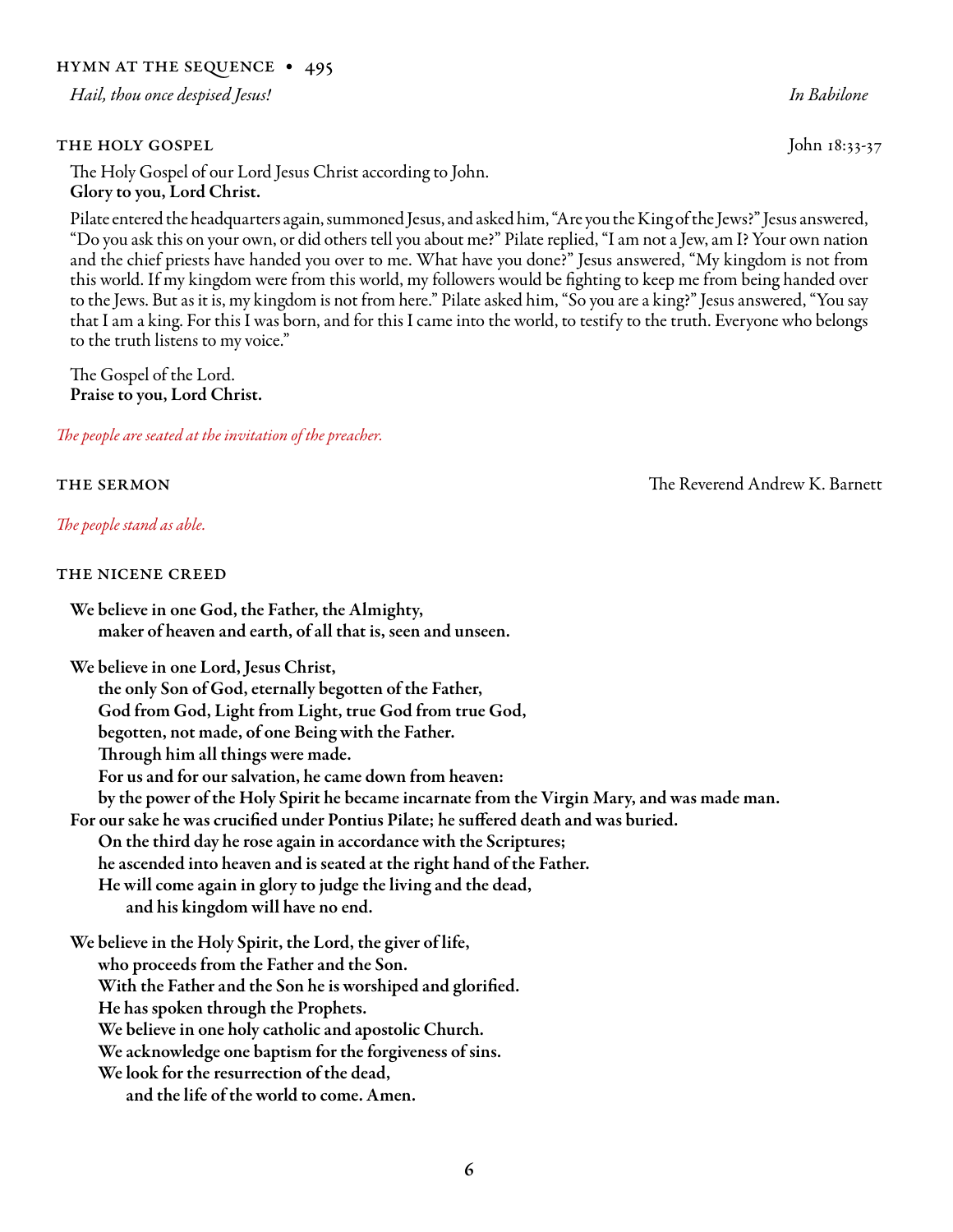#### the prayers of the people

#### *After each intercession,*

Lord in your mercy Hear our prayer.

*The presider prays the concluding collect, and the people respond,* Amen.

#### the confession *&* absolution

Most merciful God, we confess that we have sinned against you in thought, word, and deed, by what we have done, and by what we have left undone. We have not loved you with our whole heart; we have not loved our neighbors as ourselves. We are truly sorry and we humbly repent. For the sake of your Son Jesus Christ, have mercy on us and forgive us; that we may delight in your will, and walk in your ways, to the glory of your Name. Amen.

*The presider offers absolution and the people respond,* Amen.

#### the peace

The peace of the Lord be always with you. And also with you.

*The people greet one another with a sign of God's peace and are seated.*

#### the offertory

*An offering is received to support the Cathedral's ministry of sharing God's love with the world.*

*The altar is prepared for Holy Communion.*

#### anthem at the offertory

*Judge eternal* Gerre Hancock (1934-2012)

Judge eternal, throned in splendor, Lord of lords and King of kings, with thy living fire of judgement purge this land of bitter things; solace all its wide dominion with the healing of thy wings. Still, still the weary folk are pining for the hour that brings release, and the city's crowded clangor cries aloud for sin to cease; and the homesteads and the woodlands plead in silence for their peace. Crown, O God, thine own endeavor; cleave our darkness with thy sword; feed all those who do not know Thee with the richness of thy word; cleanse the body of this nation through the glory of the Lord. *(Henry Scott Holland, 1847-1918)*

*The people stand as able.*

hymn at the presentation • 382

 *King of glory, King of peace General Seminary*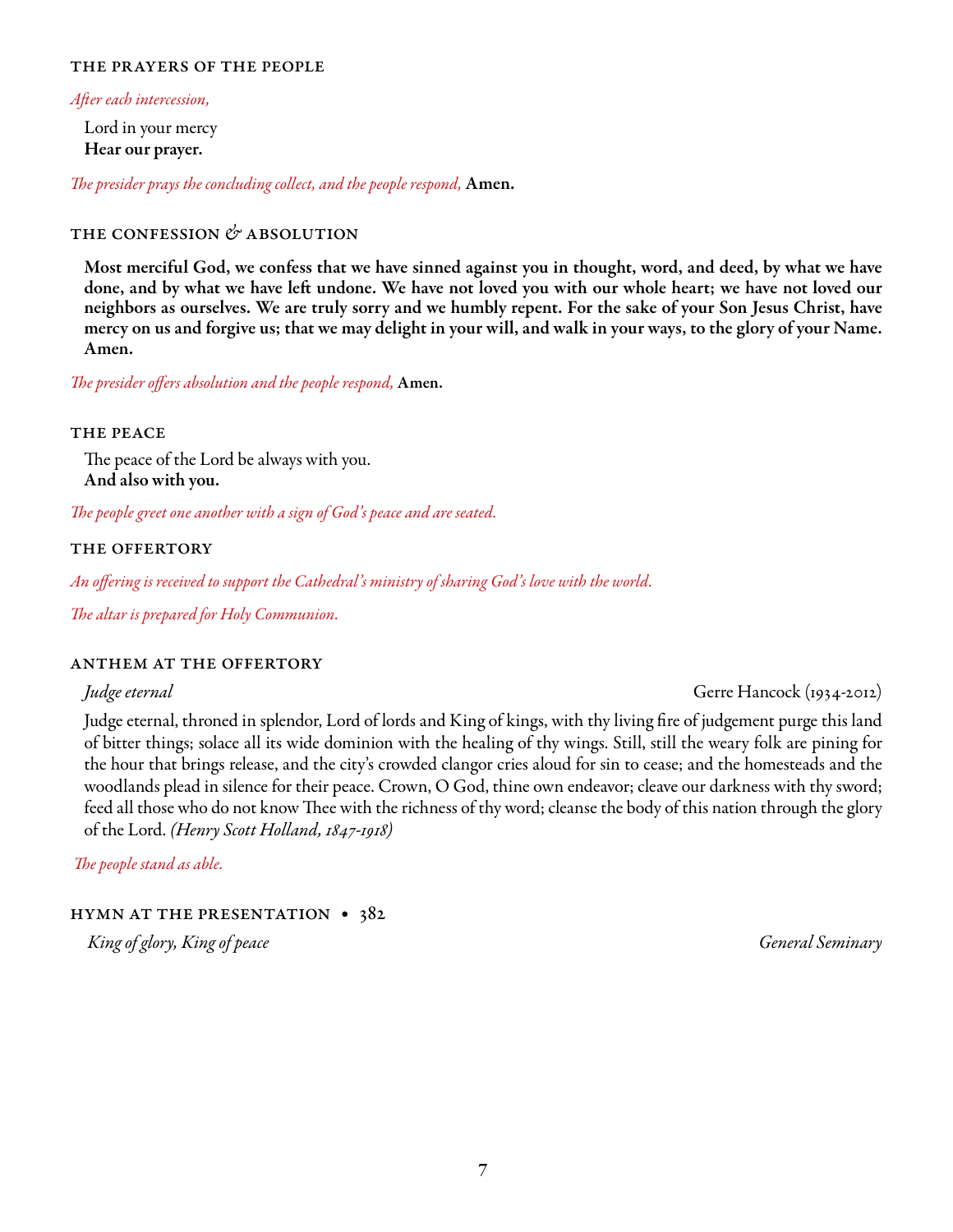# The Holy Communion

### the great thanksgiving

The Lord be with you. And also with you.

Lift up your hearts. We lift them to the Lord.

Let us give thanks to the Lord our God. It is right to give God thanks and praise.

*The presider offers thanks to God for the grace and mercy made available in Christ, and in response the people sing:*



Holy and gracious Father: In your infinite love you made us for yourself, and, when we had fallen into sin and become subject to evil and death, you, in your mercy, sent Jesus Christ, your only and eternal Son, to share our human nature, to live and die as one of us, to reconcile us to you, the God and Father of all.

He stretched out his arms upon the cross, and offered himself, in obedience to your will, a perfect sacrifice for the whole world.

On the night he was handed over to suffering and death, our Lord Jesus Christ took bread; and when he had given thanks to you, he broke it, and gave it to his disciples, and said, "Take, eat: This is my Body, which is given for you. Do this for the remembrance of me."

After supper he took the cup of wine; and when he had given thanks, he gave it to them, and said, "Drink this, all of you: This is my Blood of the new Covenant, which is shed for you and for many for the forgiveness of sins. Whenever you drink it, do this for the remembrance of me."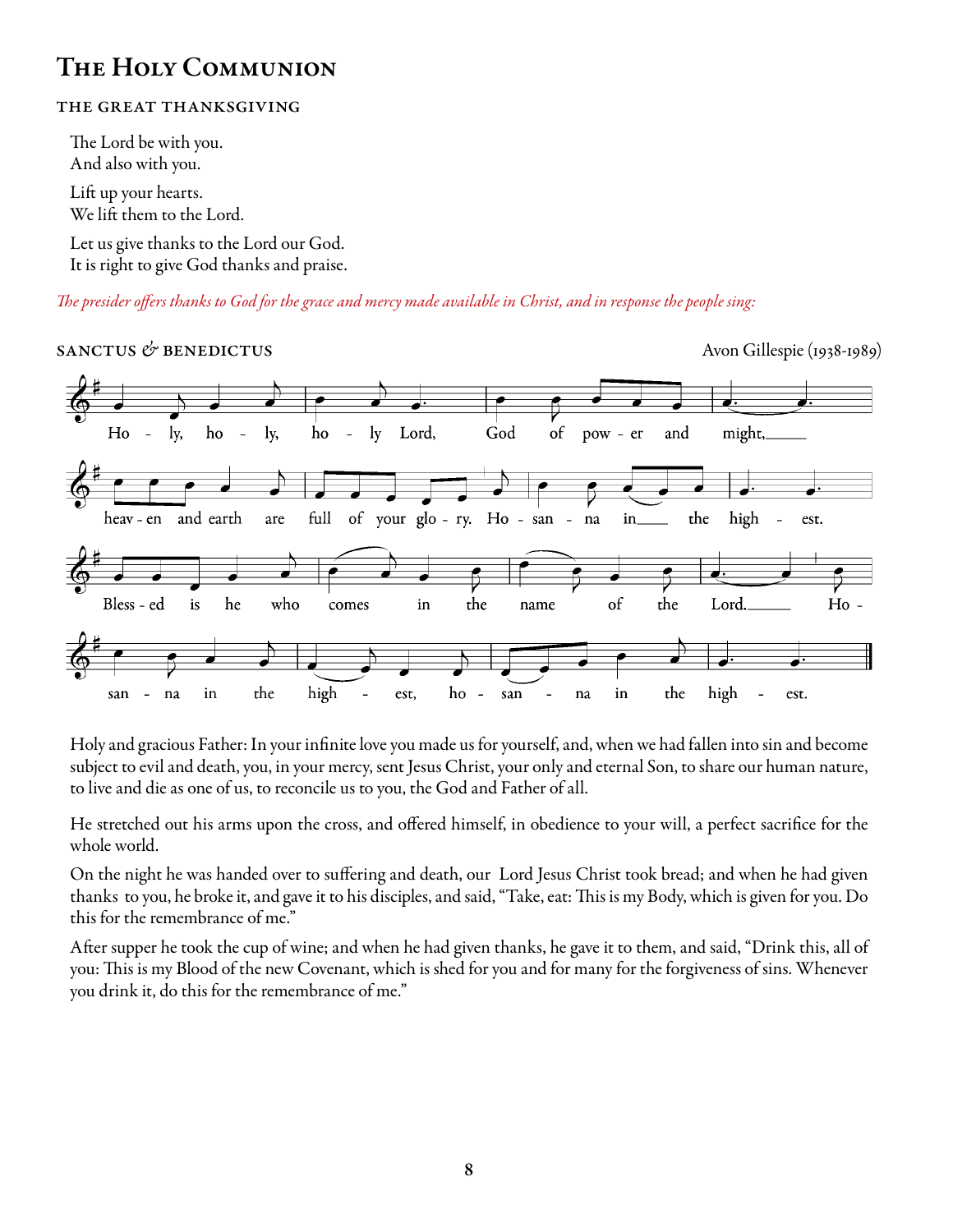Therefore we proclaim the mystery of faith:

Christ has died. Christ is risen. Christ will come again.

We celebrate the memorial of our redemption, O Father, in this sacrifice of praise and thanksgiving. Recalling his death, resurrection, and ascension, we offer you these gifts.

Sanctify them by your Holy Spirit to be for your people the Body and Blood of your Son, the holy food and drink of new and unending life in him. Sanctify us also that we may faithfully receive this holy Sacrament, and serve you in unity, constancy, and peace; and at the last day bring us with all your saints into the joy of your eternal kingdom.

All this we ask through your Son Jesus Christ: By him, and with him, and in him, in the unity of the Holy Spirit all honor and glory is yours, Almighty Father, now and for ever. AMEN.

#### the lord's prayer

Notre Père…, Padre nuestro…, Vater unser…,

Our Father, who art in heaven, hallowed be thy Name, thy kingdom come, thy will be done, on earth as it is in heaven. Give us this day our daily bread. And forgive us our trespasses, as we forgive those who trespass against us. And lead us not into temptation, but deliver us from evil. For thine is the kingdom, and the power, and the glory, for ever and ever. Amen.

## the breaking of the bread *&* the fraction anthem

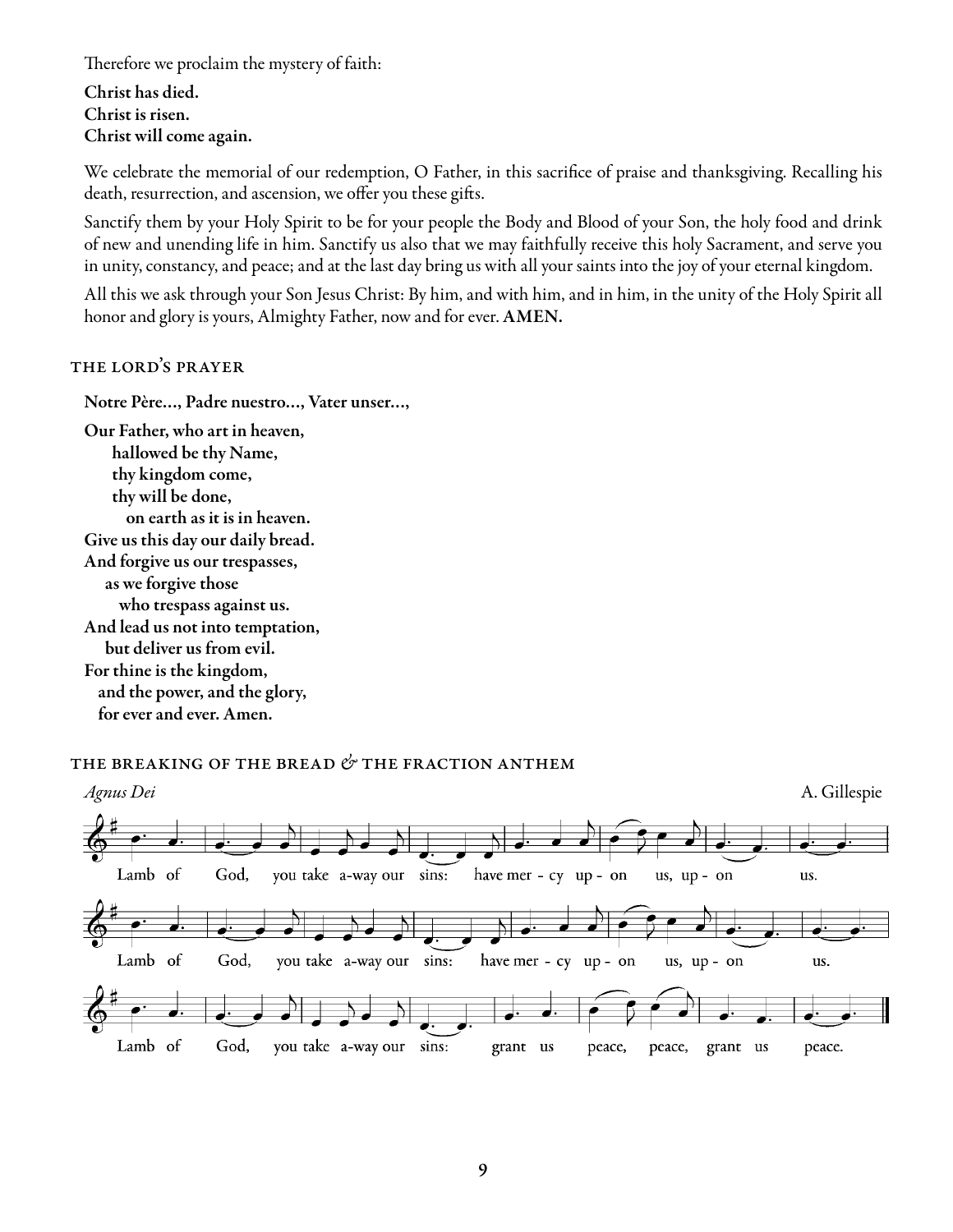#### *The people are seated.*

#### the invitation to holy communion

#### *The people are seated.*

*All who seek God and a deeper life in Christ are welcome to receive Holy Communion. Please receive the bread in open and outstretched hands and sip the wine from the chalice, guiding it gently to your lips; or you may dip the wafer into the wine. Gluten-free wafers are available; please make your need known to the minister. Respond to receiving Communion by saying "Amen." If you prefer to receive a blessing instead, please indicate your choice by crossing your hands across your chest. Those who wish to have Holy Communion brought to them at their seat should notify an usher.* 

*During the administration of Holy Communion, the laying on of hands and prayers for healing are offered in St. John's Chapel. Please enter the chapel by the ramp or stairs to the right of the pulpit.*

#### anthem during the communion

#### *Dear Lord and Father of mankind* C. Hubert H. Parry (1848-1918)

Dear Lord and Father of mankind, forgive our foolish ways! Reclothe us in our rightful mind, in purer lives thy sevice find, in deeper reverence, praise. In simple trust like theirs who heard, beside the Syrian sea, the gracious calling of the Lord, let us, like them, without a word, rise up and follow thee. Drop thy still dews of quietness, still all our strivings cease; take from our souls the strain and stress, and let our ordered lives confess the beauty of thy peace Breathe through the heats of our desire thy coolness and thy balm; let sense be dumb, let flesh retire; speak through the earthquake, wind, and fire, O still, small voice of calm. *(John Greenleaf Whittier, 1807-1892)*

*The people stand as able.*

#### the postcommunion prayer

Almighty and everliving God, we thank you for feeding us with the spiritual food of the most precious Body and Blood of your Son our Savior Jesus Christ; and for assuring us in these holy mysteries that we are living members of the Body of your Son, and heirs of your eternal kingdom. And now, Father, send us out to do the work you have given us to do, to love and serve you as faithful witnesses of Christ our Lord. To him, to you, and to the Holy Spirit, be honor and glory, now and for ever. Amen.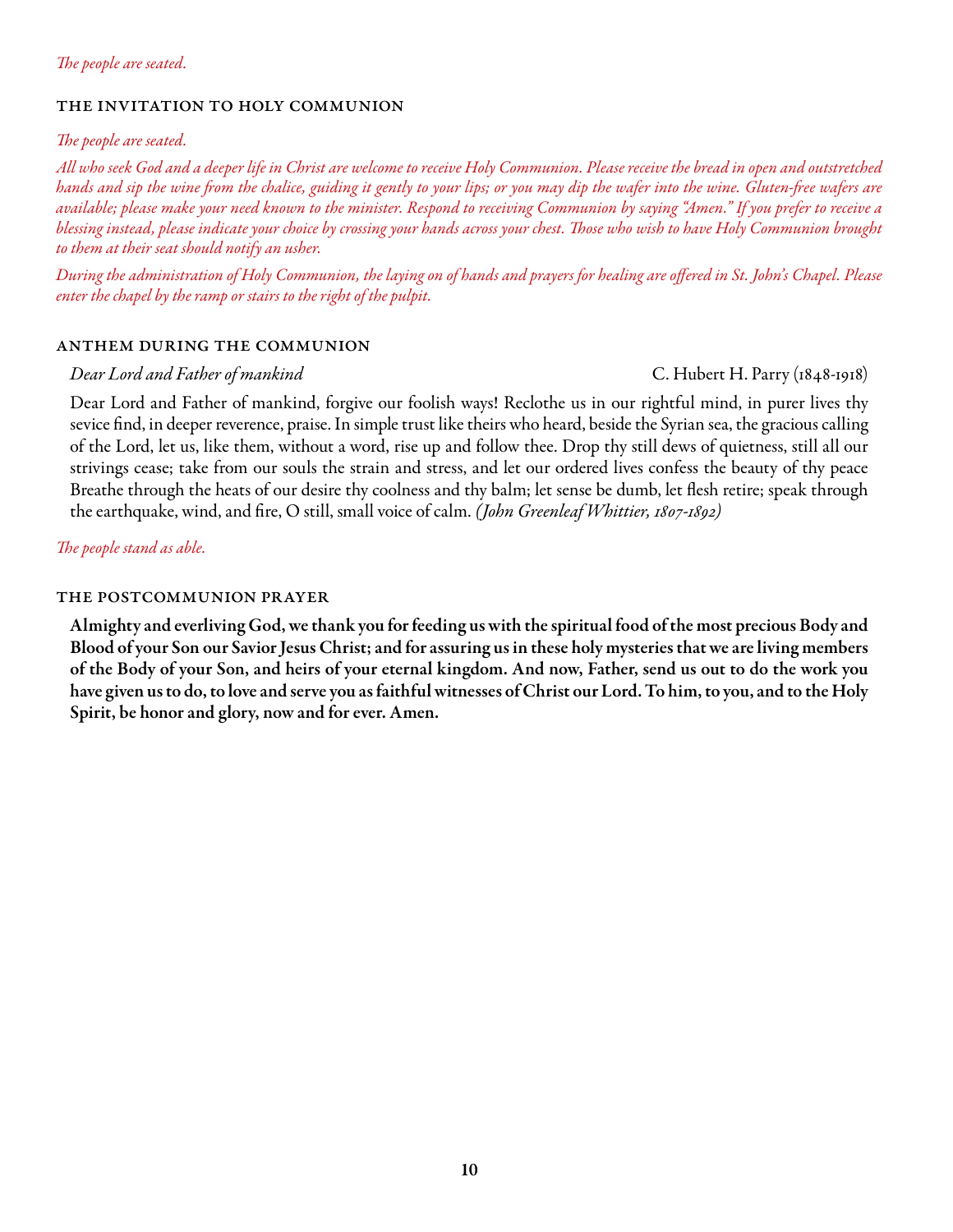#### the blessing

*The presider blesses the people, and the people respond,* Amen*.*

## closing hymn • 544

 *Jesus shall reign where'er the sun Duke Street*

THE DISMISSAL Let us go forth in the name of Christ. Thanks be to God.

#### organ voluntary

*Improvisation sur le "Te Deum"* Charles Tournemire (1870-1939)

*The Washington Ringing Society will ring the Cathedral bells following the service.*